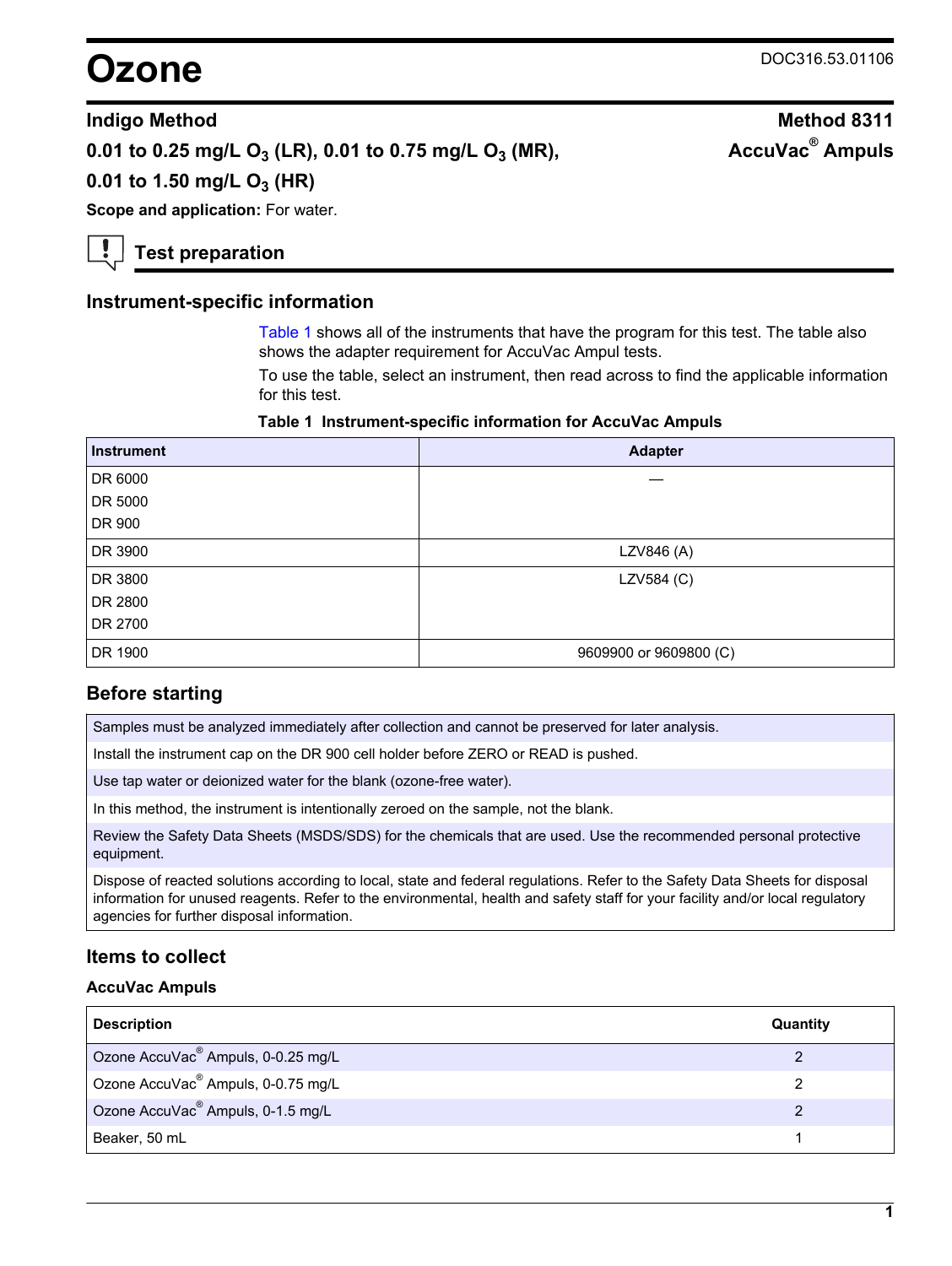#### **AccuVac Ampuls (continued)**

| <b>Description</b>                           | Quantity |
|----------------------------------------------|----------|
| Stoppers, for 18-mm tubes and AccuVac Ampuls |          |
| Water, ozone-free                            | varies   |

Refer to [Consumables and replacement items](#page-3-0) on page 4 for order information.

# **Sample collection**

- Samples must be analyzed immediately after collection and cannot be preserved for later analysis.
- The most important consideration during sample collection is to prevent the escape of ozone from the sample.
- Collect the sample gently and analyze immediately. Do not shake or stir the sample or allow the sample temperature to increase.
- Do not transfer the sample from one container to another unless absolutely necessary.

## **AccuVac Ampul procedure**

*Note: For this procedure, the zero step is done on the prepared sample, and the read step on the blank.*







**1.** Start program **454 Ozone LR AV**, **455 Ozone MR AV** or **456 Ozone HR AV**. For information about sample cells, adapters or light shields, refer to [Instrument-specific](#page-0-1) [information](#page-0-1) on page 1.

*Note: Although the program name can be different between instruments, the program number does not change.*

**2. Prepare the blank:** Pour at least 40 mL of ozone-free water in a 50-mL beaker. Fill an Indigo Ozone Reagent AccuVac Ampul with the ozone-free water. Keep the tip immersed while the Ampul fills fully.

**3. Prepare the sample:** Pour at least 40 mL of sample in a 50-mL beaker. Fill an Indigo Ozone Reagent AccuVac Ampul with the sample. Keep the tip immersed while the Ampul fills fully.



**4.** Quickly invert the AccuVac Ampuls several times to mix. Some of the blue color will be bleached if ozone is present.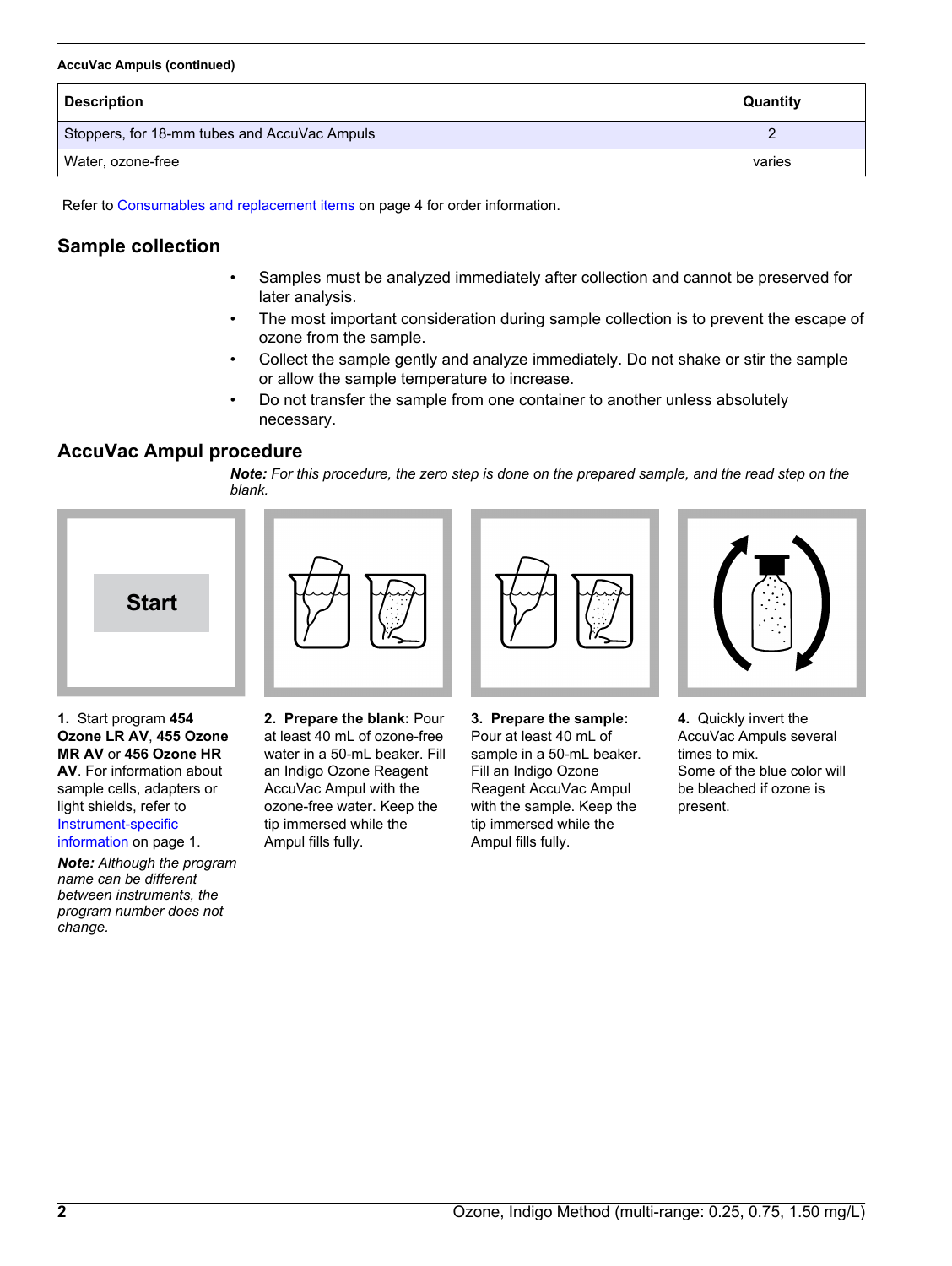![](_page_2_Picture_0.jpeg)

**5.** Clean the prepared sample AccuVac Ampul.

![](_page_2_Picture_2.jpeg)

![](_page_2_Picture_3.jpeg)

**6.** Insert the prepared sample AccuVac Ampul into the cell holder.

![](_page_2_Picture_5.jpeg)

**9.** Insert the blank AccuVac Ampul into the cell holder.

**10.** Push **READ**. Results show in mg/L  $O_3$ .

# **Reagent stability**

The indigo reagent is light-sensitive. Keep the unused AccuVac Ampuls in the dark. The indigo solution decomposes slowly under room light after the AccuVac Ampul is filled. The filled blank Ampul can be used for multiple measurements during the same day.

**Zero**

**7.** Push **ZERO**. The display shows  $0.00$  mg/L  $O_3$ .

# **Method performance**

The method performance data that follows was derived from laboratory tests that were measured on a spectrophotometer during ideal test conditions. Users can get different results under different test conditions.

| Program | <b>Standard</b> | <b>Precision (95% Confidence Interval)</b> | <b>Sensitivity</b><br>Concentration change per 0.010 Abs change |
|---------|-----------------|--------------------------------------------|-----------------------------------------------------------------|
| 454     | 0.15 mg/L $O_3$ | $0.14 - 0.16$ mg/L O <sub>3</sub>          | 0.01 mg/L $O_3$                                                 |
| 455     | 0.45 mg/L $O_3$ | 0.43-0.47 mg/L $O_3$                       | 0.01 mg/L $O_3$                                                 |
| 456     | 1.00 mg/L $O_3$ | 0.97-1.03 mg/L $O_3$                       | 0.01 mg/L $O_3$                                                 |

# **Summary of method**

The reagent formulation adjusts the sample pH to 2.5 after the Ampule has filled. The indigo reagent reacts immediately and quantitatively with ozone. The blue color of indigo is bleached in proportion to the amount of ozone present in the sample. Other reagents in the formulation prevent chlorine interference. No transfer of sample is needed in the procedure, therefore ozone loss due to sampling is eliminated. The measurement wavelength is 600 nm for spectrophotometers or 610 nm for colorimeters.

![](_page_2_Figure_15.jpeg)

**8.** Clean the blank AccuVac Ampul.